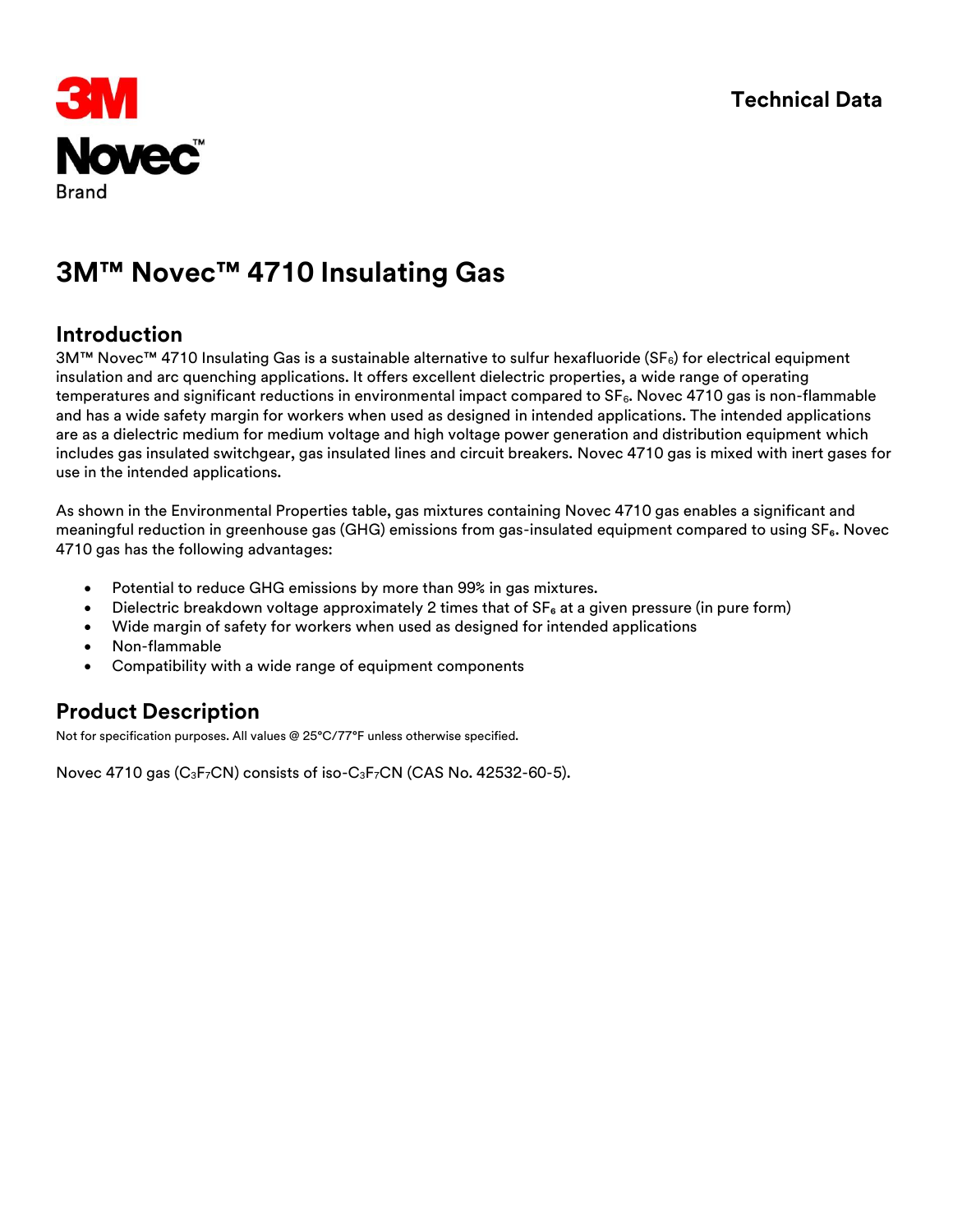# **Typical Physical Properties**

Not for specification purposes. All values @ 25°C/77°F unless otherwise specified. Final product specifications and testing methods will be outlined in the product's Certificate of Analysis (COA) that is shipped with the product.

| <b>Property</b>                                                | <b>SI Units</b>               | <b>Imperial Units</b>                  |
|----------------------------------------------------------------|-------------------------------|----------------------------------------|
| Molecular Weight                                               | 195 g/mol                     | 195 lb/lb mol                          |
| Flammability in air                                            | non-flammable                 | non-flammable                          |
| <b>Boiling Point</b>                                           | $-4.7^{\circ}$ C              | $23.5^{\circ}F$                        |
| <b>Freezing Point</b>                                          | $-118^{\circ}$ C              | $-180^{\circ}$ F                       |
| <b>Critical Temperature</b>                                    | $122.8^{\circ}$ C             | 235°F                                  |
| <b>Critical Pressure</b>                                       | 2.50 MPa                      | 363 psia                               |
| Ideal Gas Density at 1 bar                                     | 7.9 $kg/m3$ (at 1 bar)        | 0.49 lb/ft <sup>3</sup> (at 14.5 psia) |
| Vapor Pressure                                                 | 297 kPa                       | 43.1 psia                              |
| Dielectric Breakdown Voltage<br>(kV, parallel disk electrodes) | 27.5 at 1 bar over 2.5 mm gap | 27.5 at 14.5 psia over 0.1-inch gap    |

| <b>Environmental Properties</b>                                 | 3M™ Novec™ 4710 Insulating Gas | SF <sub>6</sub> |
|-----------------------------------------------------------------|--------------------------------|-----------------|
| Atmospheric Lifetime (years)                                    | 30                             | 3,200           |
| Global Warming Potential (100-yr ITH, IPCC 2013 method)   2,100 |                                | 23,500          |
| Ozone Depletion Potential (CFC-11 = 1)                          |                                |                 |

As the Novec insulating gases are mixed with an inert gas (or gases) the reduction in GHG emissions is significant compared to installations using  $SF<sub>6</sub>$ .

| <b>Gas formulation</b>                          | Novec 4710 Gas (3.5 mole $\frac{2}{3}$ ) in CO <sub>2</sub> | 100% SF $_{\rm 6}$       |
|-------------------------------------------------|-------------------------------------------------------------|--------------------------|
| Gas pressure (bar)                              | 6                                                           | 4                        |
| Gas density at 25°C (kg/m3)                     | 11.9                                                        | 23.6                     |
| Composite GWP of gas mixture                    | 292**                                                       | 23,500                   |
| GWP reduction compared to $SF_6$                | 98.8%                                                       |                          |
| GHG emissions ( $MT CO2e/m3$ )                  | 3.5                                                         | 554                      |
| GHG emissions reduction (i.e. $CO2e$ reduction) | 99.4%***                                                    | $\overline{\phantom{0}}$ |

\* *GHG emission reduction takes into account the GWP and reduced density of the gas mixtures*

*\*\* GWPmixture= Σi xi GWP<sup>i</sup>*

*\*\*\* Since GHG emissions reduction in CO2e uses the commonly accepted GWP calculated over a 100-year integration time horizon, it discounts the longer-term effects of SF6, which continue far beyond 100 years. As a result, the CO2e emissions reductions calculated over longer time frames are > 99.9%.*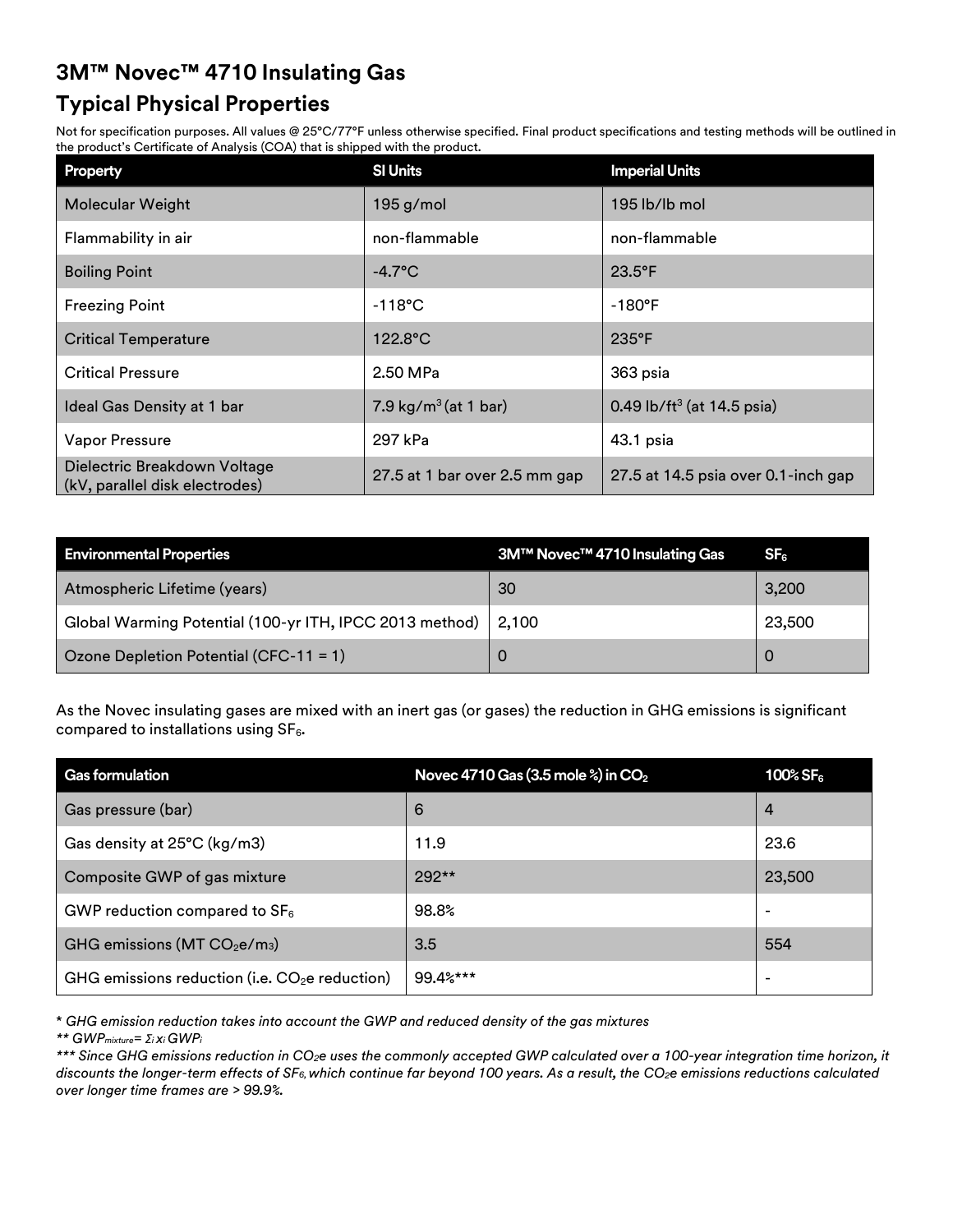# **Dielectric Breakdown Voltage of 3M™ Novec™ 4710 Insulating Gas compared to SF₆**

**(Uniform field using parallel disk electrodes with 2.5 mm/0.1 inch gap)** Not for specification purposes. All values @ 25°C/77°F unless otherwise specified



### **Vapor Pressure of Novec 4710 gas compared to SF₆**

Not for specification purposes. All values @ 25°C/77°F unless otherwise specified

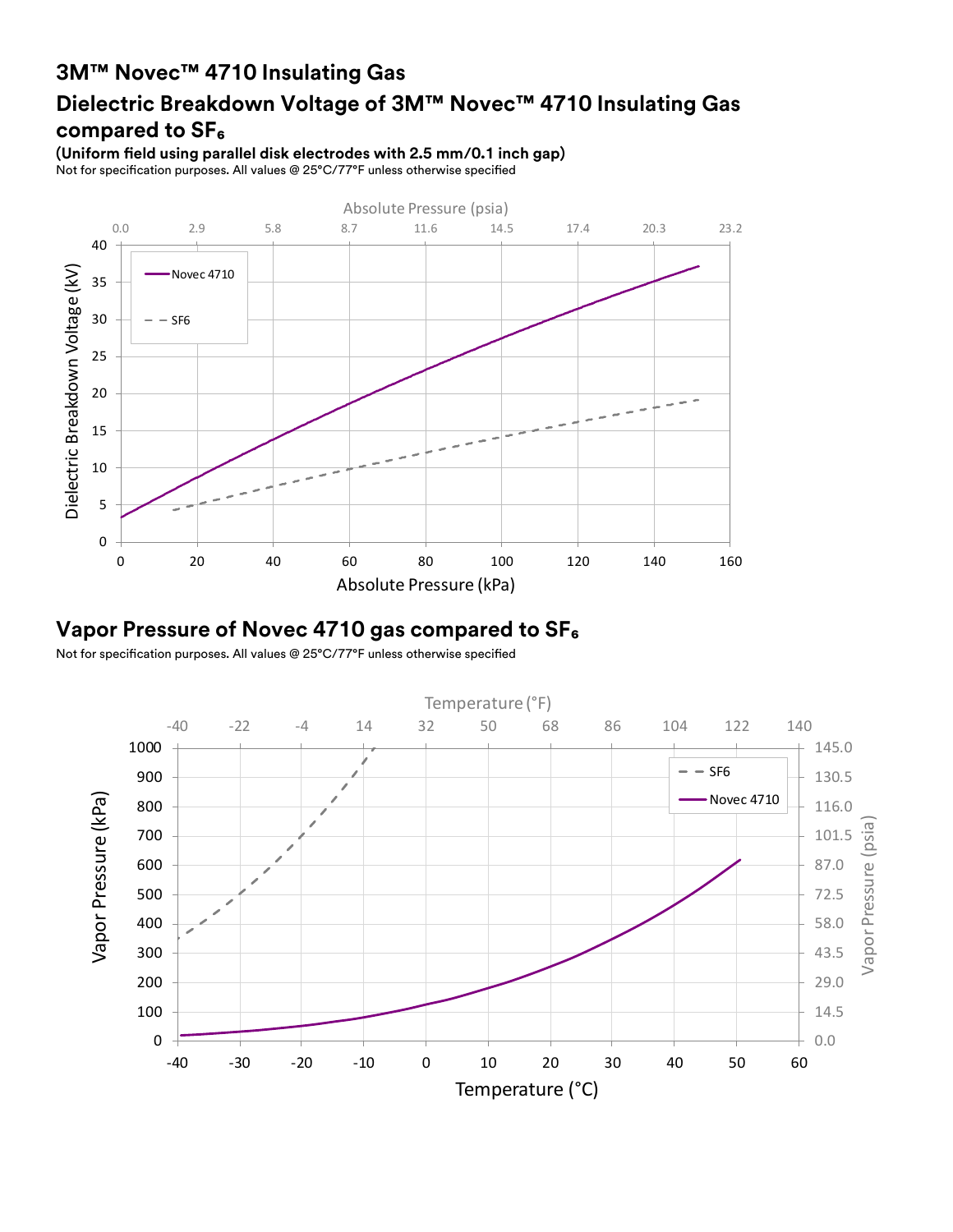## **Dielectric Breakdown Voltage: Mixtures of 3M™ Novec™ 4710 Insulating Gas in CO<sup>2</sup>**

**(Uniform field using parallel disk electrodes with 2.5 mm/0.1 inch gap)** Not for specification purposes. All values @ 25°C/77°F unless otherwise specified



#### **Materials Compatibility**

In practice, 3M™ Novec™ 4710 Insulating Gas differs somewhat in materials compatibility compared to SF6. While the product is compatible with most common metals, it can be affected by some of the components found in lubricating greases and the elastomers used in gaskets and O-rings.

Many materials have been found to be compatible with the product. However, material compatibility is best evaluated using the specific materials of construction being considered for contact with the Novec 4710 gas, and the end user will need to determine whether this gas is suitable for their intended application.

3M research scientists are available to provide guidance for running materials compatibility evaluations. Contact your local 3M sales representative for additional information.

### **Regulatory Status**

The component(s) of Novec 4710 gas are in compliance with the chemical notification/registration requirements of the United States, Europe, Canada, Korea, China (R&D), Taiwan, and Japan. Additional notification/registration activities are in progress in these and other countries or regions. Certain restrictions may apply, including required import of this product through a local 3M subsidiary, import volume limitations, and/or use limitations. Contact your local 3M sales representative for additional information. A current safety data sheet (SDS) and regulatory data sheet for this product is available at 3m.com/sds.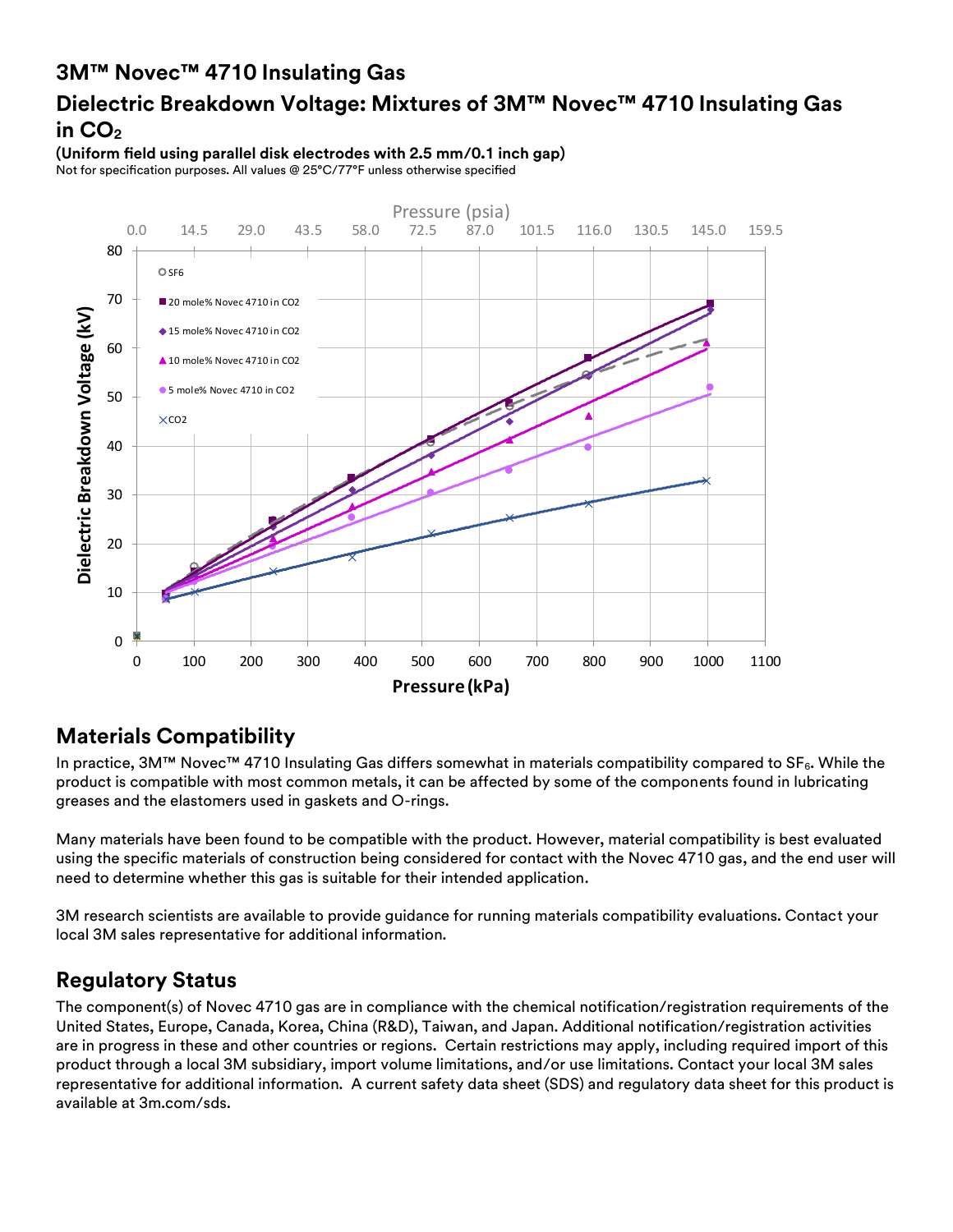#### **Storage and Shelf Life**

The shelf life of 3M™ Novec™ 4710 Insulating Gas is 24 months from the date of manufacture when stored in the original packaging materials and stored at 21°C (70°F) and 50% relative humidity. Please read and follow the precautions and directions for use contained in the product label and Safety Data Sheet before using this product.

# **Certificate of Analysis (COA)**

The 3M Certificate of Analysis (COA) for this product is established when the product is manufactured and is deemed commercially available from 3M. The COA contains the 3M specifications, test methods and test results for the product's performance attributes that the product will be supplied against. Contact your local 3M representative for this product's COA.